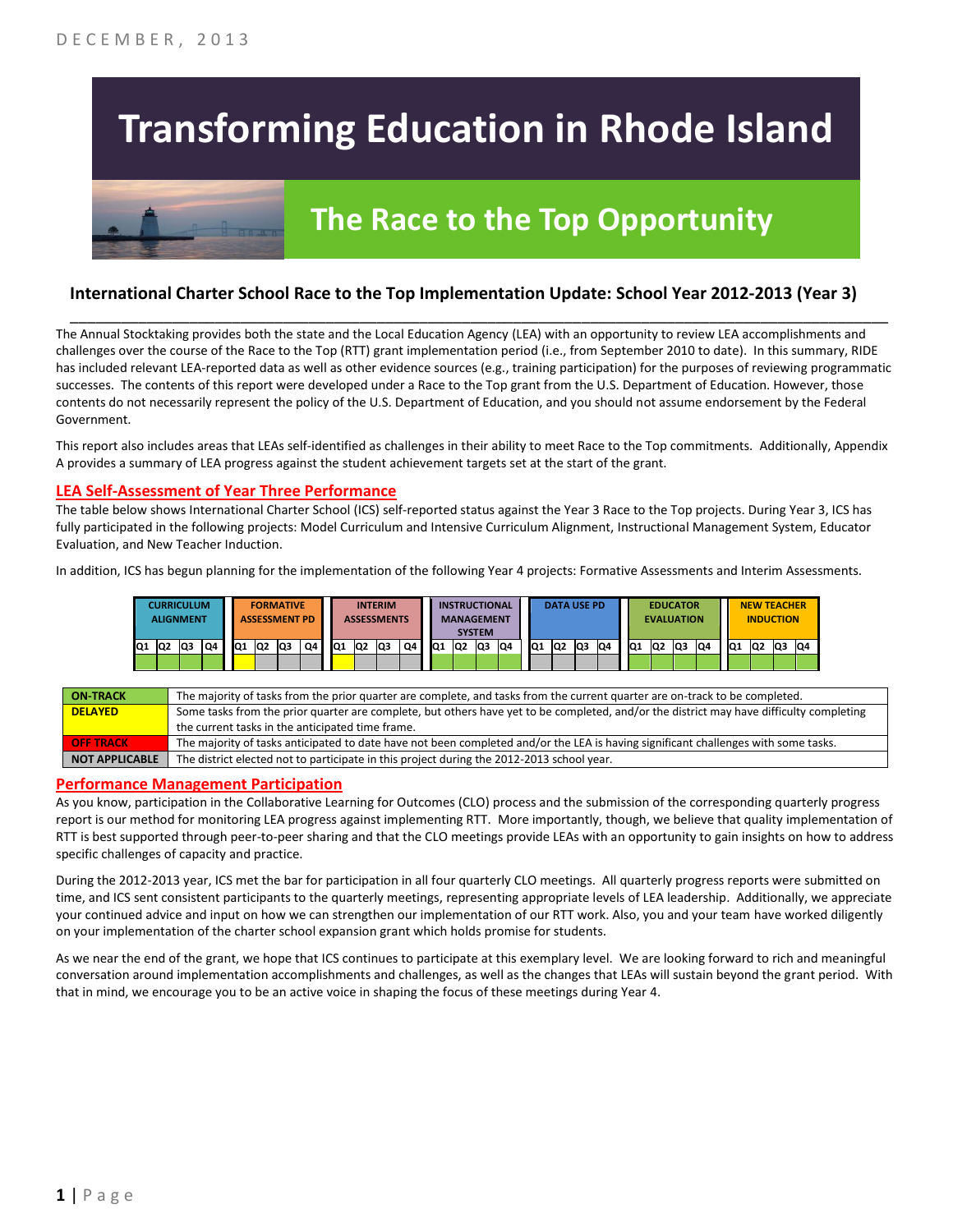#### **System of Support 1: Standards and Curriculum**

Based on the quarterly progress reports submitted by International Charter School, as well as participation in additional applicable activities through the end of the 2012-2013 school year, we have assessed the district as 'on track (green),' 'delayed (yellow),' 'off track/at risk (red)', or 'not applicable (grey) on each of the Year 3 System of Support 1 scope of work tasks for Race to the Top. This assessment is reflected in the table below. Please note that further description of these statuses can be found on page one of this report.

ICS has made significant progress against implementing a guaranteed and viable curriculum aligned to the new Common Core State Standards. During the 2012-2013 school year, ICS completed the design of their literacy curriculum. Throughout the course of the year, they ensured that the curriculum was aligned to the CCSS through their professional learning community, as well as grade-level and common planning time meetings. As a result, the teachers will be prepared to fully implement the new standards in the 2013-2014 school year. ICS faculty also worked to create aligned writing tasks, as well as rubrics for evaluating student writing. As with all development, additional care was taken to ensure that the tasks were sensitive to second-language learners as well as the tri-lingual curriculum at ICS. As noted in their quarterly progress update report, less time was spent on the mathematics curriculum because it was more aligned to the CCSS to start.

RIDE would like to commend ICS on its efforts to expand and deepen educator and administrator knowledge of the Common Core State Standards (CCSS). In its progress reports, ICS noted that teachers meet nearly weekly in professional learning communities (PLC) to better understand the instructional shifts in the CCSS. Additionally, ICS attended supplemental RIDE professional development on topics such as text complexity and academic vocabulary. RIDE is pleased to note that the school received mini-grant funding to continue their PLC work.

We commend ICS on their work in this area, and are happy to hear that ICS has approached this work in a way that both reflects their unique language needs as well as the capacity of a smaller staff. We look forward to hearing about additional opportunities that ICS has created for further collaboration within their school as well as with other schools and districts state-wide.

| <b>Intensive Curriculum Alignment and Model Curriculum Development</b>                                                                                                                                                                                    |    | Year 3:SY12-13                          |        |                |  |  |  |
|-----------------------------------------------------------------------------------------------------------------------------------------------------------------------------------------------------------------------------------------------------------|----|-----------------------------------------|--------|----------------|--|--|--|
|                                                                                                                                                                                                                                                           | Q1 | Q <sub>2</sub>                          | Q3     | Q <sub>4</sub> |  |  |  |
| Develop and communicate a multi-year Transition Plan for the Common Core State Standards implementation, including clear<br>expectations for school level transition benchmarks and a plan for developing a curriculum aligned to the CCSS in grades K-12 |    | Modify as Modify as Modify as<br>needed | needed | needed         |  |  |  |
| Ildentify opportunities for educators to work collaboratively to deepen understanding of CCSS (e.g. Common Planning Time, grade<br>level team, department meetings, faculty meetings)                                                                     |    | Modify as Modify as Modify as<br>needed | needed | needed         |  |  |  |
| Create implementation plan, including the identification of aligned resources, to support roll out of new curricula                                                                                                                                       |    | Modify as Modify as Modify as<br>needed | needed | needed         |  |  |  |
| Develop curriculum aligned to the Common Core State Standards, including participation in Dana Center curriculum writing and<br>leadership sessions (if applicable)                                                                                       |    | v                                       |        |                |  |  |  |

*\*Please note: the 'x' in the above table represents the anticipated completion timeline set by RIDE, not when the district completed the task. Additionally, for further clarification on the criteria used to select each status, consult the description on page one of this report.*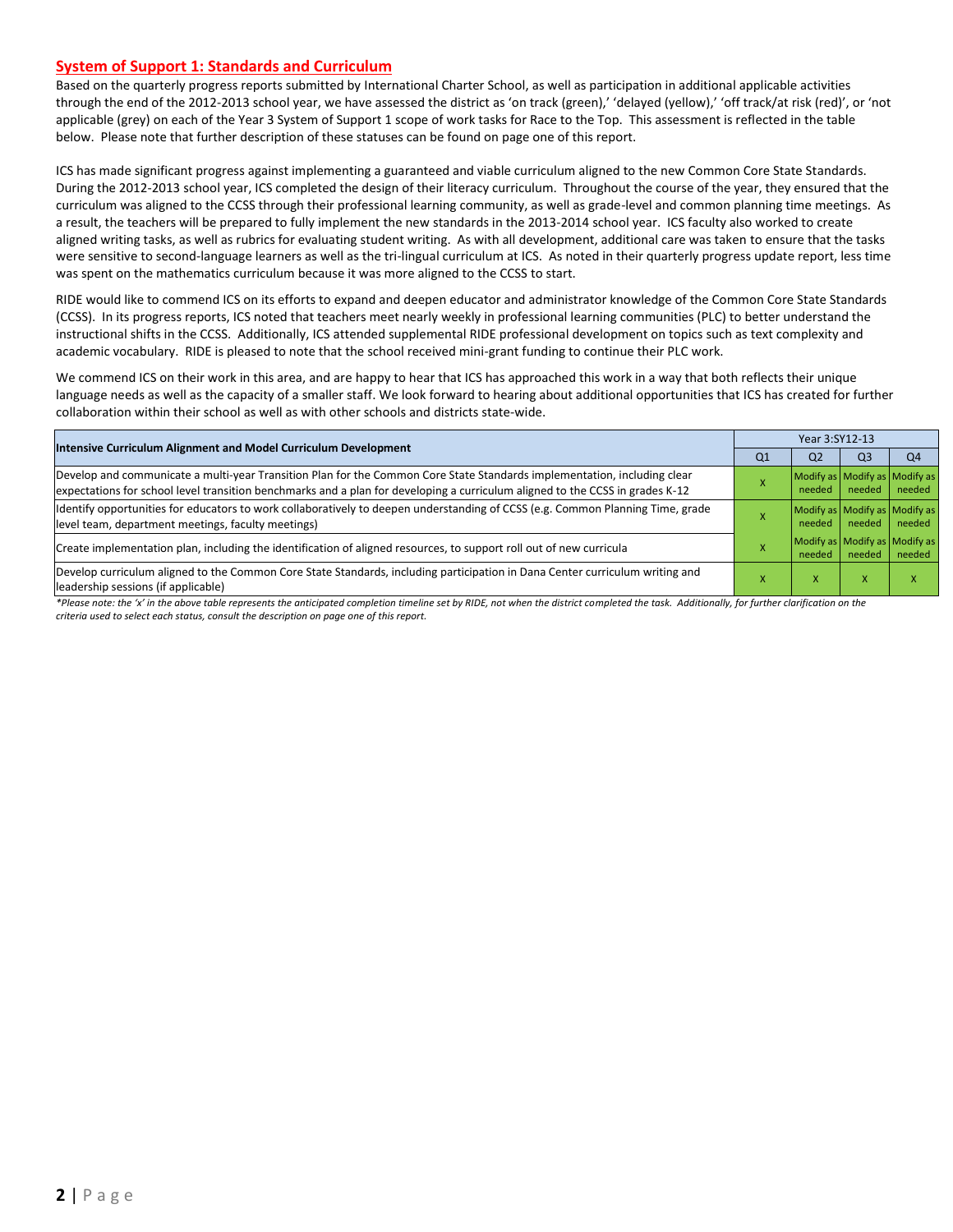#### **System of Support 2: Instructional Improvement Systems**

During the 2012-2013 school year, International Charter School did not implement any of the Race to the Top projects in System of Support 2. Based on the quarterly progress reports submitted by ICS, as well as participation in additional applicable activities through the end of the 2012- 2013 school year, we have assessed the district on each of the Year 3 scope of work tasks for those applicable projects.

In preparation for implementing the formative assessment professional development modules and interim assessments in Year 4, ICS identified personnel to assist with configuration of the Instructional Management System and developed a plan for how to train faculty on the system. Throughout the year, the school submitted and maintained teacher-course-student data in the system.

In the upcoming school year, ICS has indicated that they will fully participate in the Formative Assessment and Data Use professional development, and that they will implement the Interim Assessments at a scope that makes sense for their students. We look forward to hearing more about ICS's plans for implementing these new initiatives, and encourage the school to reach out to their CLO colleagues for assistance.

| Interim Assessments (accessed via the Instructional Management System)                                                                                                                  |             | Year 3:SY12-13         |                               |                |  |  |  |
|-----------------------------------------------------------------------------------------------------------------------------------------------------------------------------------------|-------------|------------------------|-------------------------------|----------------|--|--|--|
|                                                                                                                                                                                         | Q1          | Q <sub>2</sub>         | Q3                            | Q <sub>4</sub> |  |  |  |
| Develop protocols or expectations regarding the use of interim assessment to inform instruction including timelines for<br>administration and process for scoring and reporting results |             |                        |                               |                |  |  |  |
| Send LEA-determined facilitators to RIDE provided training on both the Fixed-Form assessment tool and the test-building tool                                                            | Fixed Form  | Test<br><b>Builder</b> |                               |                |  |  |  |
| Train of educators in the LEA on the administration and use of interim assessments utilizing RIDE-trained facilitators                                                                  |             | X                      |                               |                |  |  |  |
| Administration of Interim Assessments in selected grades and content area(s)                                                                                                            | $1st$ Fixed | $2^{nd}$ Fixed         | 3 <sup>rd</sup> Fixed         |                |  |  |  |
|                                                                                                                                                                                         |             |                        | Form Test Form Test Form Test |                |  |  |  |

| <b>Instructional Management System (IMS)</b>                                                                                                                                                              |                                         | Year 3:SY12-13 |                |                |  |  |  |
|-----------------------------------------------------------------------------------------------------------------------------------------------------------------------------------------------------------|-----------------------------------------|----------------|----------------|----------------|--|--|--|
|                                                                                                                                                                                                           | Q <sub>1</sub>                          | Q <sub>2</sub> | Q <sub>3</sub> | Q <sub>4</sub> |  |  |  |
| Designate an LEA data steward to support decision making around data collections and systems implementation and to provide input<br>and feedback on data initiatives through designated representatives   | As needed As needed As needed As needed |                |                |                |  |  |  |
| Maintain data quality standards of local student information systems and upload local assessment data and program information as<br>required by RIDE in a timely manner                                   |                                         |                | ⋏              | $\sqrt{ }$     |  |  |  |
| Following RIDE training, LEA Administrative Users and LEA Trainers configure the IMS for educator use and to provide end users with<br>access and training needed to utilize the IMS for daily activities |                                         |                |                |                |  |  |  |
| Deepen the understanding and use of the IMS among all educators                                                                                                                                           | $\lambda$                               |                |                |                |  |  |  |

| 'Data Use' Professional Development                                                                                                           | Year 3:SY12-13 |                |       |        |  |  |
|-----------------------------------------------------------------------------------------------------------------------------------------------|----------------|----------------|-------|--------|--|--|
|                                                                                                                                               | Q1             | Q <sub>2</sub> | Q3    |        |  |  |
| In coordination with RIDE, select 'Data Use' training dates for each cohort of schools, as applicable                                         |                |                |       | Year 2 |  |  |
| Identify and provide RIDE with the leadership team members from each school who will participate in Year 2 training cohorts, as<br>applicable |                |                |       | Year 2 |  |  |
| Following 'Data Use' professional development, identify district and school practices to sustain and deepen data use and<br>collaboration     | Year 1         | Year 1         | Year: | Year 1 |  |  |

\* Please note that, for this project, 'year 1' refers to cohort 1 taking place during the 2012-2013 school year, and 'Year 2' refers to cohort 2 taking place during the 2013-2014 school year.

| [Formative Assessment Professional Development Modules (accessed via the Instructional Management System)         |         |                | Year 3:SY12-13          |         |  |  |  |  |
|-------------------------------------------------------------------------------------------------------------------|---------|----------------|-------------------------|---------|--|--|--|--|
|                                                                                                                   |         | Q <sub>2</sub> |                         |         |  |  |  |  |
| Ildentify facilitators who will support the implementation of formative assessment practices in daily instruction |         |                |                         | SY13-14 |  |  |  |  |
| Coordinate participation of educators in training modules and communities of practice                             | SY12-13 |                | SY12-13 SY12-13 SY13-14 |         |  |  |  |  |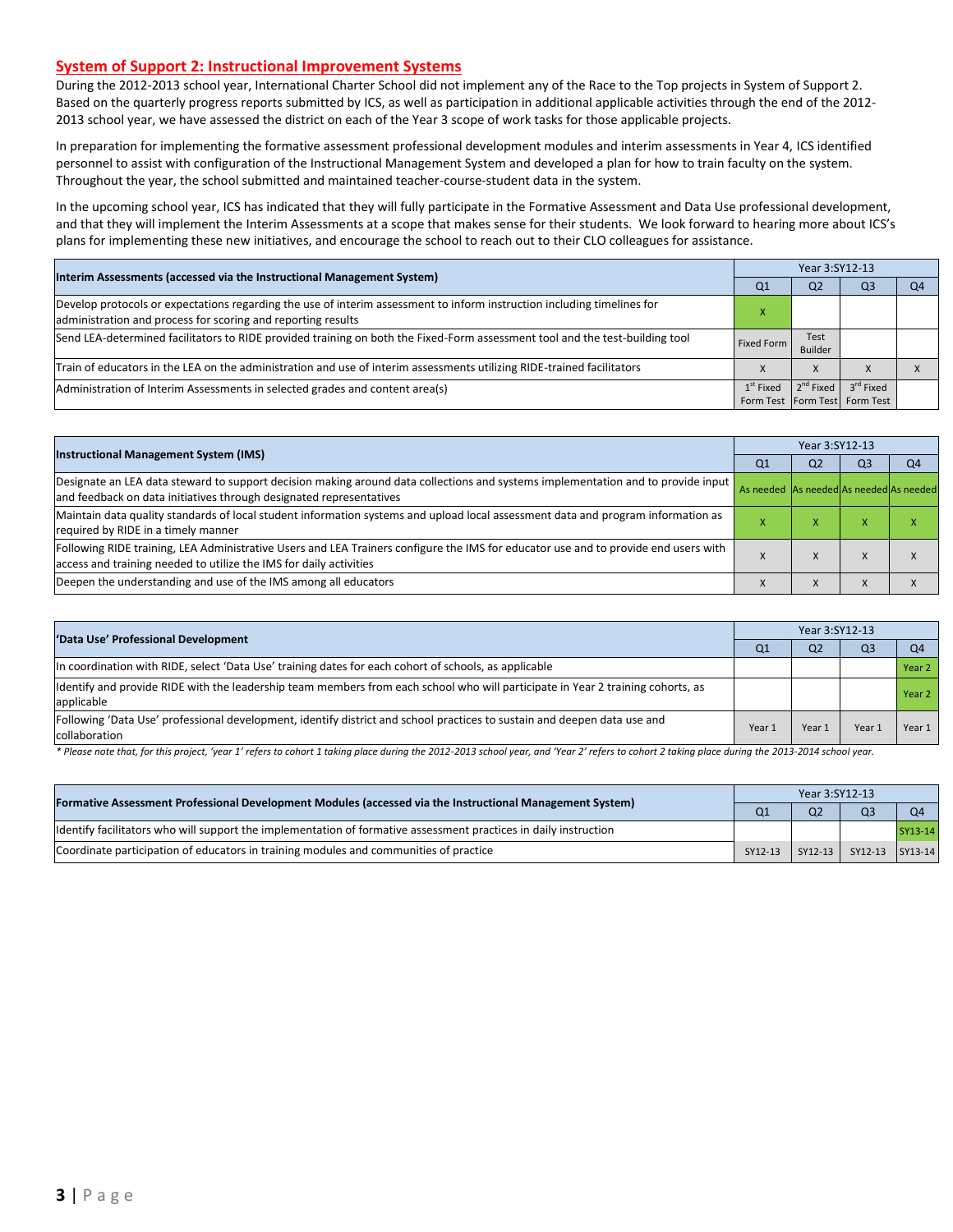#### **System of Support 3: Educator Effectiveness**

During the 2012-2013 school year, International Charter School fully implemented all components of System of Support 3 - the Rhode Island model for teacher and building administrator evaluations; and final effectiveness ratings have been submitted to RIDE. Based on the quarterly progress reports submitted by ICS, as well as participation in additional applicable activities through the end of the 2012-2013 school year, we have assessed the district on each of the Year 3 scope of work tasks for Educator Evaluation.

To support the educator evaluation implementation process, ICS identified a District Evaluation Committee. While they found it challenging to send staff to evaluation trainings, the administrators conducting evaluations participated in all required training components. Additionally, district administrators have attended and/or registered for applicable summer 2013 training.

In order to ensure that the Student Learning Objectives both met the objectives of the evaluation model and respected ICS's tri-lingual curriculum, the school created school-wide goals utilizing AIMESweb (a language neutral assessment) as their benchmarking data.

Looking ahead, RIDE would like to remind the district of their responsibility to ensure that all personnel responsible for evaluating both teachers and building administrators participate in applicable training activities. As we enter into the final year of the Race to the Top grant, RIDE encourages ICS to continue to engage their CLO peers in thinking about continuous support for evaluation implementation, as well as how evaluation data is being used to identify professional development needs

| <b>Educator Evaluation</b>                                                                                                                                                                           |                          |                                            | Year 3:SY12-13                   |                                  |
|------------------------------------------------------------------------------------------------------------------------------------------------------------------------------------------------------|--------------------------|--------------------------------------------|----------------------------------|----------------------------------|
|                                                                                                                                                                                                      | Q <sub>1</sub>           | Q <sub>2</sub>                             | Q <sub>3</sub>                   | Q <sub>4</sub>                   |
| Participate in educator evaluation model design, development and refinement feedback opportunities                                                                                                   | x                        | X.                                         | X                                | X                                |
| Identify District Evaluation Committee members, responsible for monitoring the implementation of the system and providing<br>recommendations to LEA leadership teams                                 |                          |                                            |                                  | x                                |
| ldentify individuals who will serve as primary and, if applicable, secondary/complementary evaluators                                                                                                |                          |                                            |                                  | X                                |
| Send all required evaluators to RIDE-provided evaluator training on model; Send evaluators and system administrators to training on<br>the Educator Performance Support System (EPSS) data system    |                          |                                            | Mid-year<br>half-day<br>training | Mid-year<br>half-day<br>training |
| Examine LEA Policies and Contracts for Challenges; where applicable, consider memorandums of understanding or contract renewal<br>language which will support district implementation of evaluations | X                        | X                                          | X                                | X                                |
| Create a plan for the appropriate use of funds to support implementation of educator evaluation system                                                                                               |                          |                                            |                                  | x                                |
| Complete required components of RI Model for educator and building administrator evaluations                                                                                                         | <b>SLOs and</b><br>Goals | Midyear<br>Conference Conference Summative | Midyear                          | <b>EOY Report</b><br>&<br>rating |
| Submit evaluation data and documentation (e.g. component and summative level ratings, verified rosters); provide other requested<br>information to support RIDE research and system improvement      |                          | x                                          | X                                | X                                |
| Use Evaluation Data to identify individual and school/district-wide professional development needs and act on those needs                                                                            |                          |                                            | $\mathsf{x}$                     | x                                |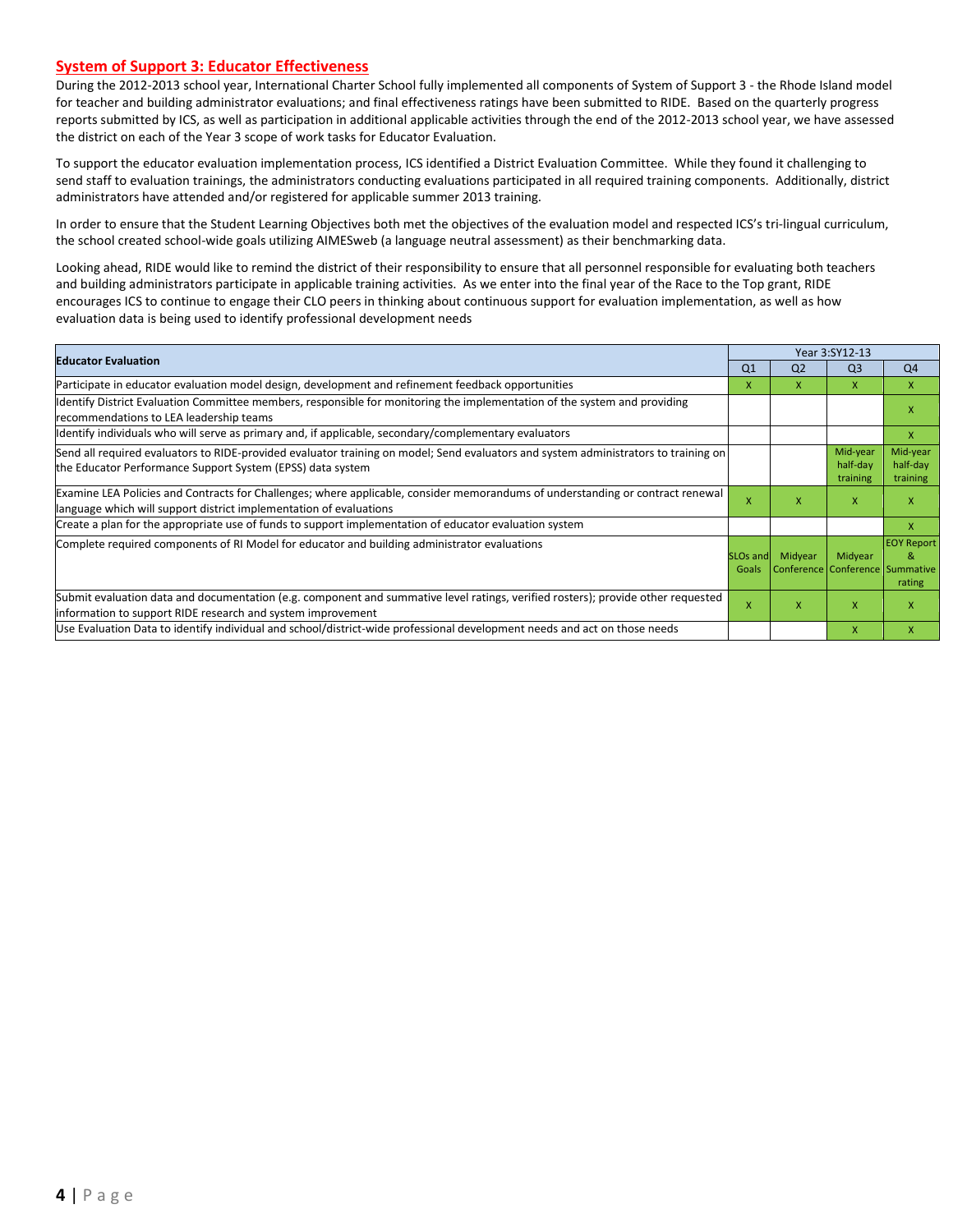#### **System of Support 4: Human Capital Development**

During the 2012-2013 school year, ICS participated fully in the Beginning Teacher Induction program. Based on the quarterly progress reports submitted by ICS, as well as participation in additional applicable activities through the end of the 2012-2013 school year, we have assessed the district on each of the Year 3 scope of work tasks for Beginning Teacher Induction. Additionally, ICS has continued their utilization of SchoolSpring for recruitment of staff on an as needed basis.

For the first time, two beginning teachers at ICS were included in the RIDE beginning teacher induction program. As noted in their quarterly progress update report, the coach supporting the teachers worked to identify each individual teacher's needs. While the school found that it was sometimes challenging to balance the induction coach support with local initiatives, such as participation in professional learning communities, RIDE was pleased to note that, overall, ICS found the program helpful.

In the upcoming CLO sessions, RIDE looks forward to engaging in a deeper conversation around the revisions that ICS and other LEAs have made to their hiring policies, timelines, and processes in order to support broader human capital initiatives including recruitment of highly qualified and diverse candidates and providing data-driven induction support to beginning teachers.

| <b>Beginning Teacher Induction</b>                                                                                                                                                        |           | Year 3:SY12-13 |              |    |  |  |  |
|-------------------------------------------------------------------------------------------------------------------------------------------------------------------------------------------|-----------|----------------|--------------|----|--|--|--|
|                                                                                                                                                                                           | Q1        | Q <sub>2</sub> | Q3           | Q4 |  |  |  |
| If applicable, recommend potential Induction Coaches to RIDE                                                                                                                              |           |                |              |    |  |  |  |
| Review and revise hiring policies, timelines and processes in order to support appropriate and timely projections for anticipated hires<br>requiring induction coach services             |           |                | $\mathbf{A}$ |    |  |  |  |
| Provide RIDE with list of beginning teachers who will receive Induction Coach support in a timely manner in order to ensure that all<br>beginning teachers have coaching                  | $\lambda$ |                |              |    |  |  |  |
| Participate in RIDE-provided information opportunities in order to learn about induction coach program                                                                                    |           |                |              |    |  |  |  |
| Provide feedback to RIDE on the development and integration of existing mentorship programs into a sustainable, instructionally-<br>lfocused state or district-wide Induction Coach model |           |                |              |    |  |  |  |

The contents of this report were developed under a Race to the Top grant from the U.S. Department of Education. However, those contents do not necessarily represent the policy of the U.S. Department of Education, and you should not assume endorsement by the Federal Government.